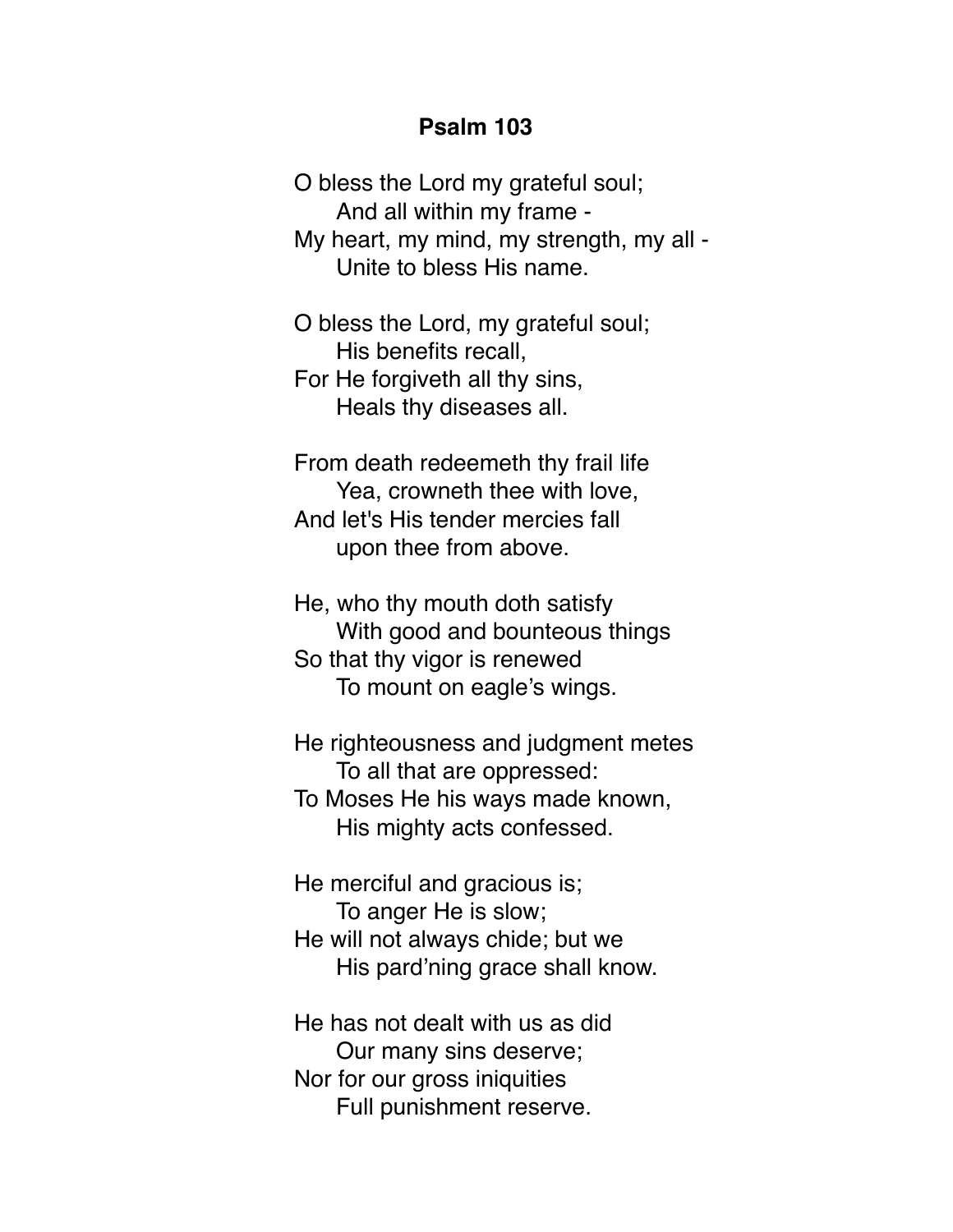As far as is the heavenly world Above the earthly rise, So great his mercies are to His; No blessing He denies.

As far as is the east removed From the most distant west, So far our wondering doth He Forgive at our request.

Like as a father pitted His children, ever dear, So doth Jehovah pity them That worship Him in fear.

For He our frame doth fully know, Remembereth we are dust; Perfection 's not expected by A God so wise and just.

The days of man are as the grass; Or as the opening flower; A little while he flourisheth, Then fadeth in an hour.

For the kind mercy of the Lord, From everlasting is; To everlasting 'twill descend on children that are His.

On such as keep His covenant, And his commandments true, The mercies of the Lord shall fall, As falls the early dew.

In heaven hath the Lord prepared